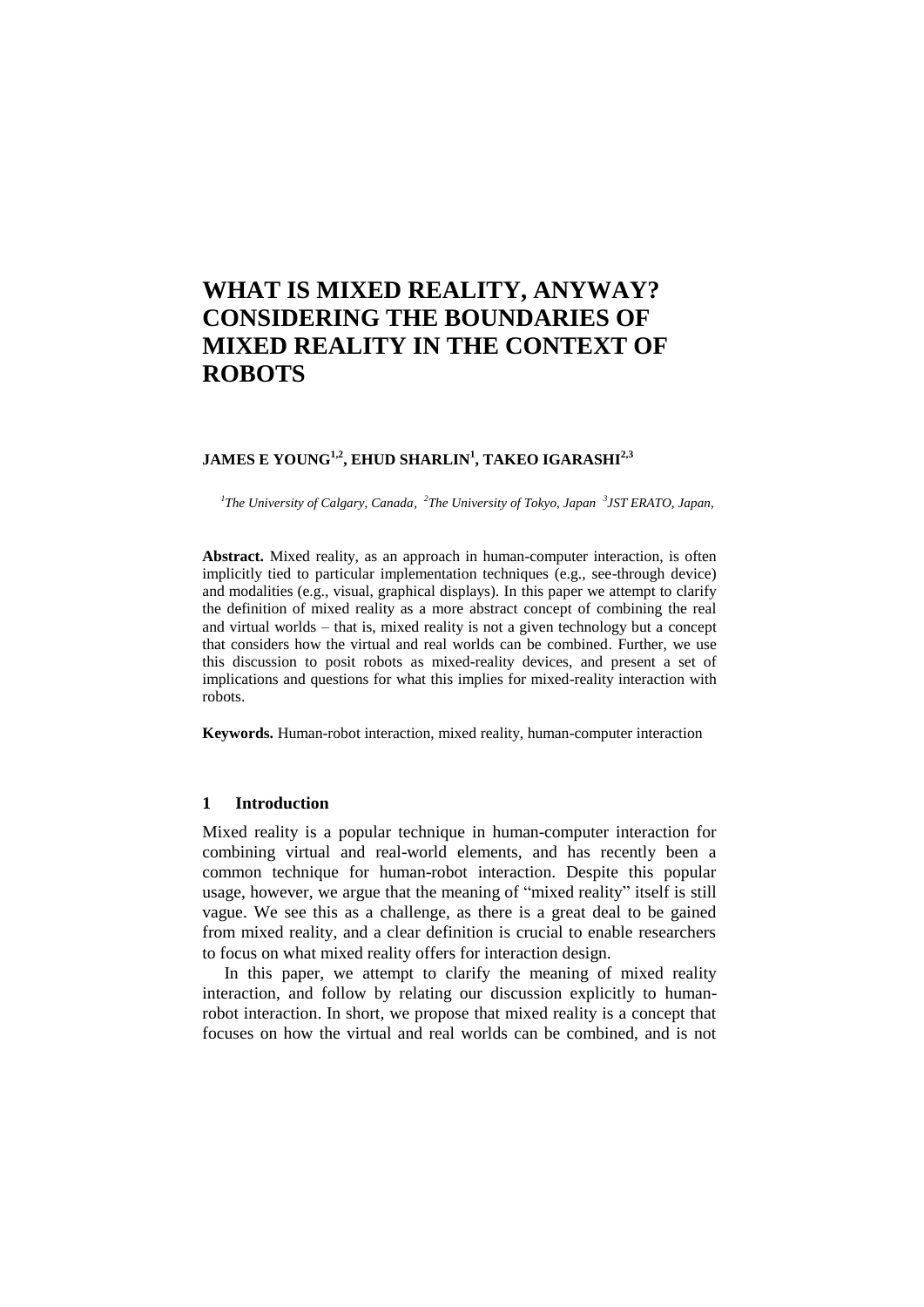tied to any particular technology. Based on our definition we posit that robots themselves are inherently mixed-reality devices, and demonstrate how this perspective can be useful for considering how robots, when viewed by a person, integrate their real-world manifestation with their virtual existence. Further, we outline how viewing robots as mixed reality interfaces poses considerations that are unique to robots and the people that interact with them, and raises questions for future research in both mixed reality and human-robot interaction .

## <span id="page-1-0"></span>**2 Considering Boundaries in Mixed Reality**

*Mixed Reality* – "**Mixed reality** refers to the merging of real and virtual worlds to produce new environments and visualisations where physical and digital objects co-exist and interact in real time."<sup>1</sup>

The above definition nicely wraps the very essence of what mixed reality is into a simple statement – mixed reality merges physical and digital worlds. In contrast to this idea-based perspective, today mixed reality is often seen as a technical implementation method or collection of technologies. In this section, we attempt to pull the idea of mixed reality away from particular technologies and back to its abstract and quite powerful general essence, and highlight how this exposes some very fundamental, and surprisingly difficult, questions about what exactly mixed reality is. In particular, we show how robots, and their inherent properties, explicitly highlight some of these questions.

We start our discussion by presenting research we conducted [\(Young and Sharlin, 2006\)](#page-15-0) following a simple research

<u>.</u>

<sup>1</sup> http://en.wikipedia.org/wiki/Mixed\_reality, retrieved 11/11/09.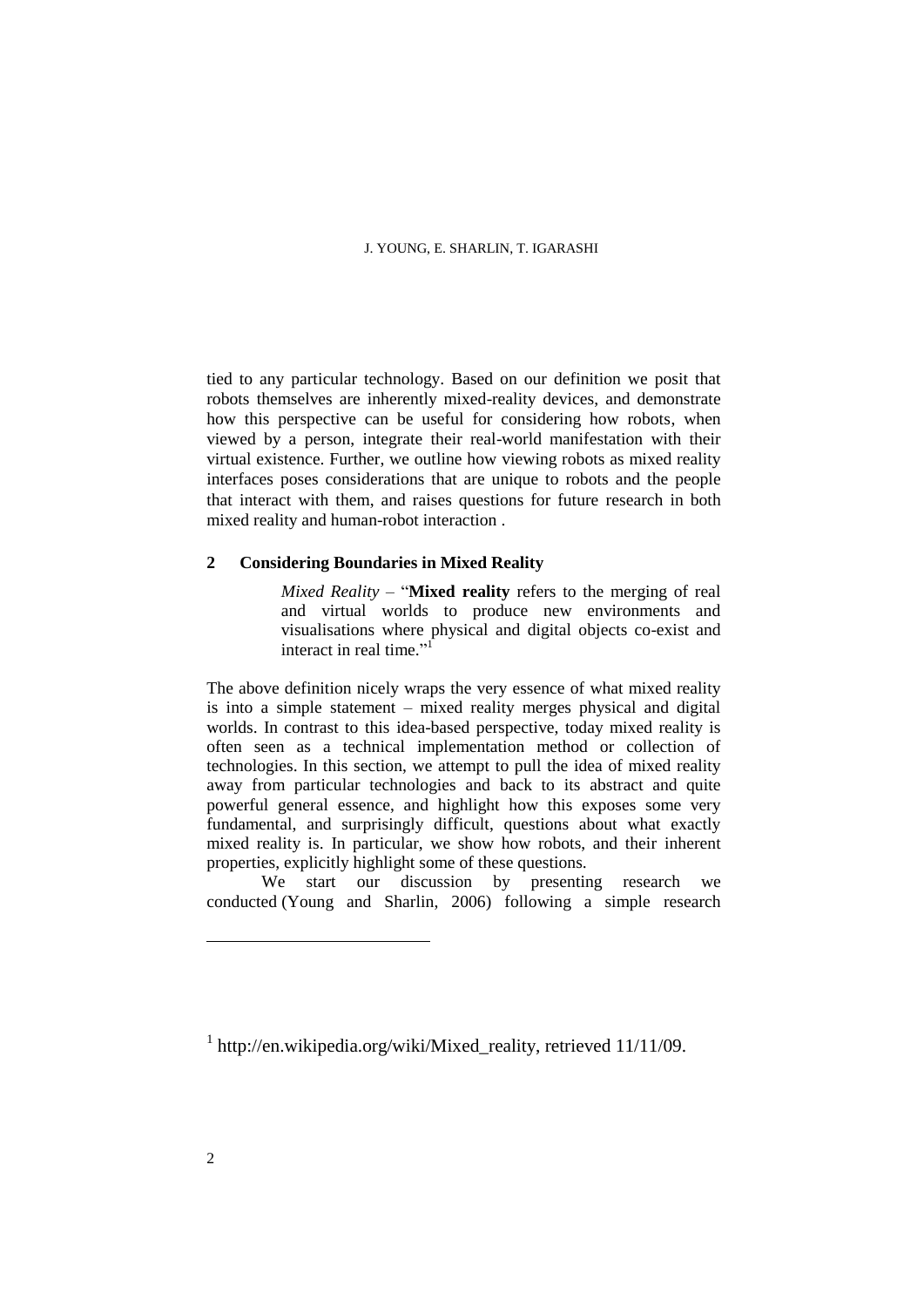question: given mixed reality as an approach to interaction, and, robots, we asked ourselves: "if we completely ignore implementation details and technology challenges, then what types of interactions does mixed reality, as a concept, enable us to do with robots?" In doing this, we forced ourselves to focus on what mixed reality offers in terms of interaction possibilities, rather than what we can do with a given implementation  $t$ echnology, e.g., a see-through display device, or the ARToolkit<sup>2</sup> tracking library. We formalized this exploration into a general idea for mapping such an interaction space, and presented exemplary techniques [\(Young](#page-15-0)  [and Sharlin, 2006\)](#page-15-0) – we present the core of this work below, where the techniques serve as interaction examples to be used throughout this paper.

# <span id="page-2-0"></span>2.1 THE MIXED REALITY INTEGRATED ENVIRONMENT (MRIE)

Provided that technical and practical boundaries are addressed, the entire three-dimensional, multi-modal real world can be leveraged by mixed reality for integrating virtual information. One could imagine a parallel digital, virtual world superimposed on the real world, where digital content, information, graphics, sounds, and so forth, can be integrated at any place and at any time, in any fashion. We called such an environment the "mixed-reality integrated environment", or the MRIE (pronounced "merry") [\(Young and Sharlin, 2006\)](#page-15-0), and present it as a conceptual tool for exploring how robots and people can interact using mixed reality. Specifically, we used the MRIE as a technology-independent concept to develop a taxonomy that maps mixed-reality interaction possibilities [\(Young and Sharlin, 2006\)](#page-15-0), and used this taxonomy to devise specific interaction techniques. For our current discussion, we quickly

 $\overline{a}$ 

<sup>&</sup>lt;sup>2</sup> http://www.hitl.washington.edu/artoolkit/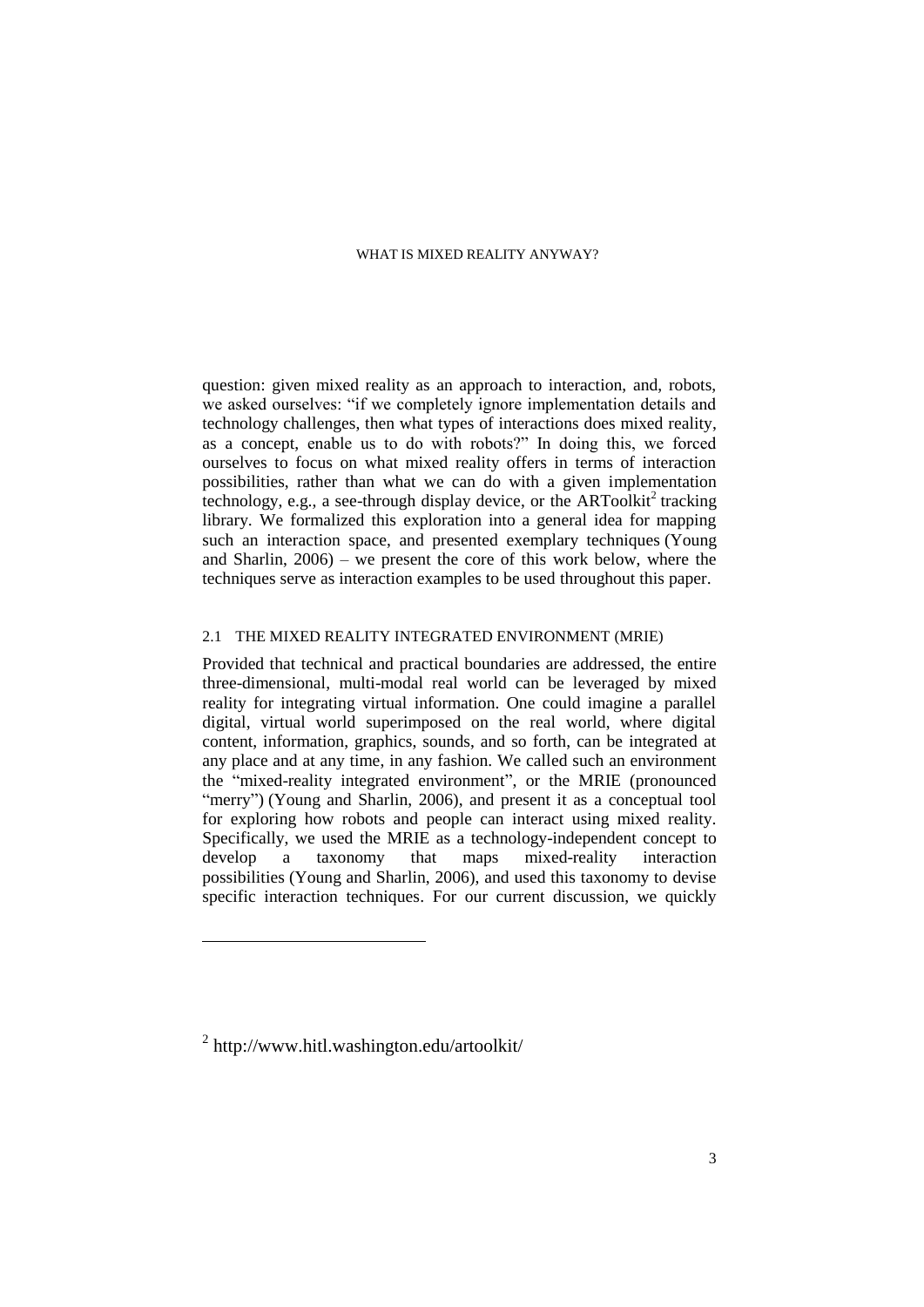revisit two of the interaction techniques we proposed in our MRIE work: bubblegrams and thought crumbs [\(Young and Sharlin, 2006\)](#page-15-0).

*Bubblegrams –* based on comic-style thought and speech bubbles, bubblegrams are overlayed onto a physical interaction scene, floating next to the robot that generated it. *Bubblegrams* can be used by the robot to show information to a person, and can perhaps be interactive, allowing a person to interact with elements within the bubble [\(Figure 1\)](#page-3-0).

*Thought Crumbs* – inspired by breadcrumbs from the Brothers Grimm's *Hansel and Gretel <sup>3</sup>* , *thought crumbs* are bits of digital information that are attached to a physical, real-world location [\(Figure 2\)](#page-4-0). A robot can use these to represent thoughts or observations, or a person could also leave these for a robot to use. These can also perhaps be interactive, offering dynamic digital information, or enabling a person or robot to modify the though crumb.



<span id="page-3-0"></span><u>.</u>

<sup>3</sup> http://en.wikipedia.org/wiki/Hansel\_and\_Gretel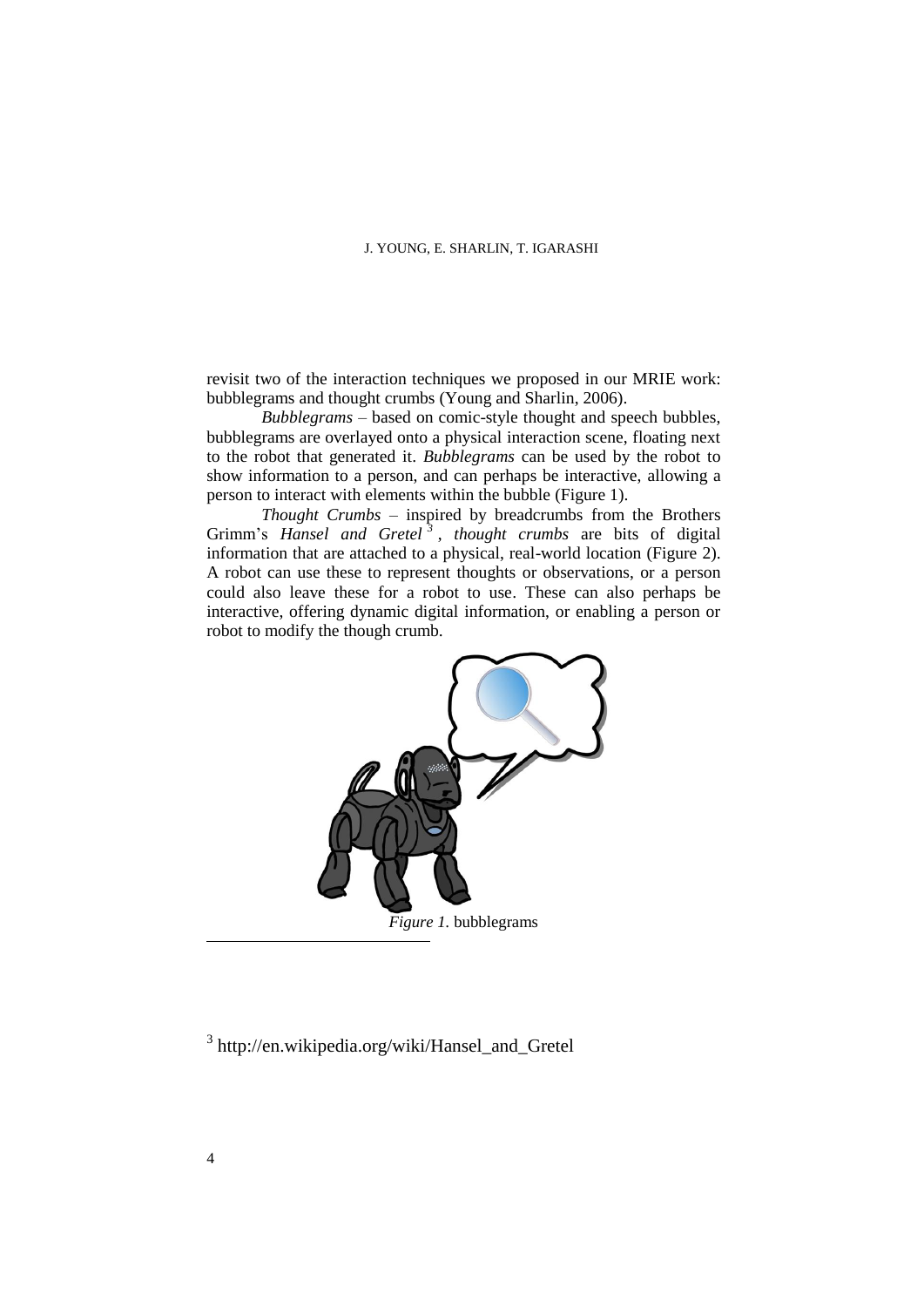

*Figure 2.* thought crumbs, in this case a robot leaves behind a note that a person can see, modify, or interact with later

## <span id="page-4-0"></span>2.2 BASIC IMPLEMENTATION

Our original bubblegrams implementation [\(Figure 3\)](#page-5-0) uses either a headmounted or a tablet see-through display, where the head mounted display setting was used for viewing only, and interaction was only possible through the tablet setting. Using a vision algorithm, the location of the robot is identified in the scene and the bubble is drawn on the display beside the robot. A person can interact with the bubble using a pen on the tablet PC [\(Young et](#page-15-0) al., 2005).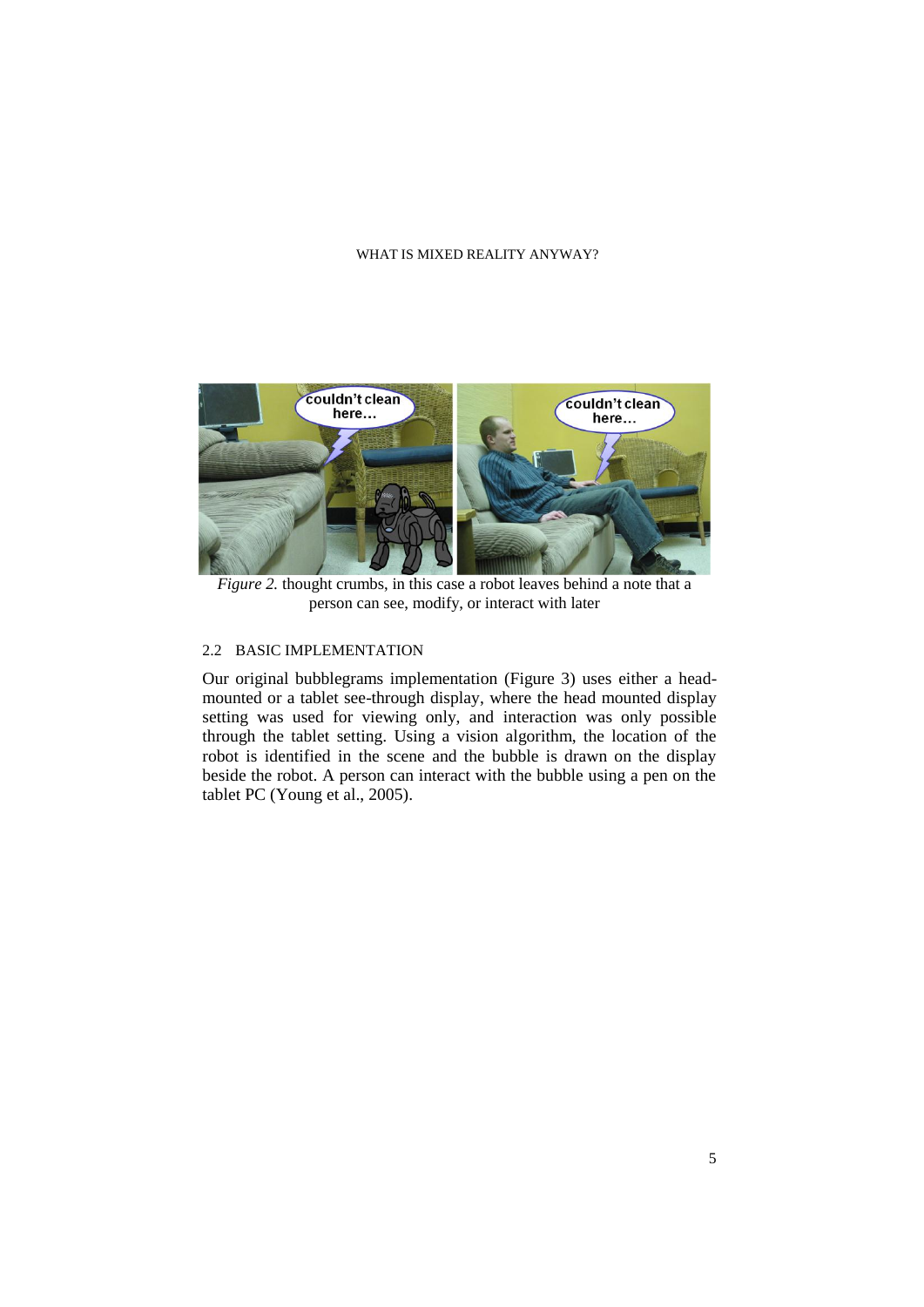

*Figure 3.* bubblegrams see-through device implementation

<span id="page-5-0"></span>Few would argue that this is a mixed-reality system, as it fits a very common mixed-reality implementation mould – see-through display with computer graphics superimposed over real-world objects. However, consider the case where an interface designer does not want to use a bulky hand-held display and opts to replace the graphical bubbles with, perhaps, a display attached to the robot. This display would show the exact same information as in the prior interface but would not require the person to carry any actual equipment – is this still mixed reality?

Perhaps the designer later decides to replace the display with a series of pop-out cardboard pieces, with a clever set of retractable cut-outs and props – possibly mounted on springs to add animation effects. While we concede that there are important differences with this approach, such as a greatly-reduced level of flexibility, this display still represents digital, virtual information and superimposes it in the real world in much the same way (conceptually) as the previous method – is this still mixed reality?

The thought crumbs implementation [\(Figure 4\)](#page-6-0) uses RFID tags for messages, where the physical tag itself denotes the location of the message, and the message information is stored within the tag. The tags also have human-readable outward appearances, and are supplemented with infrared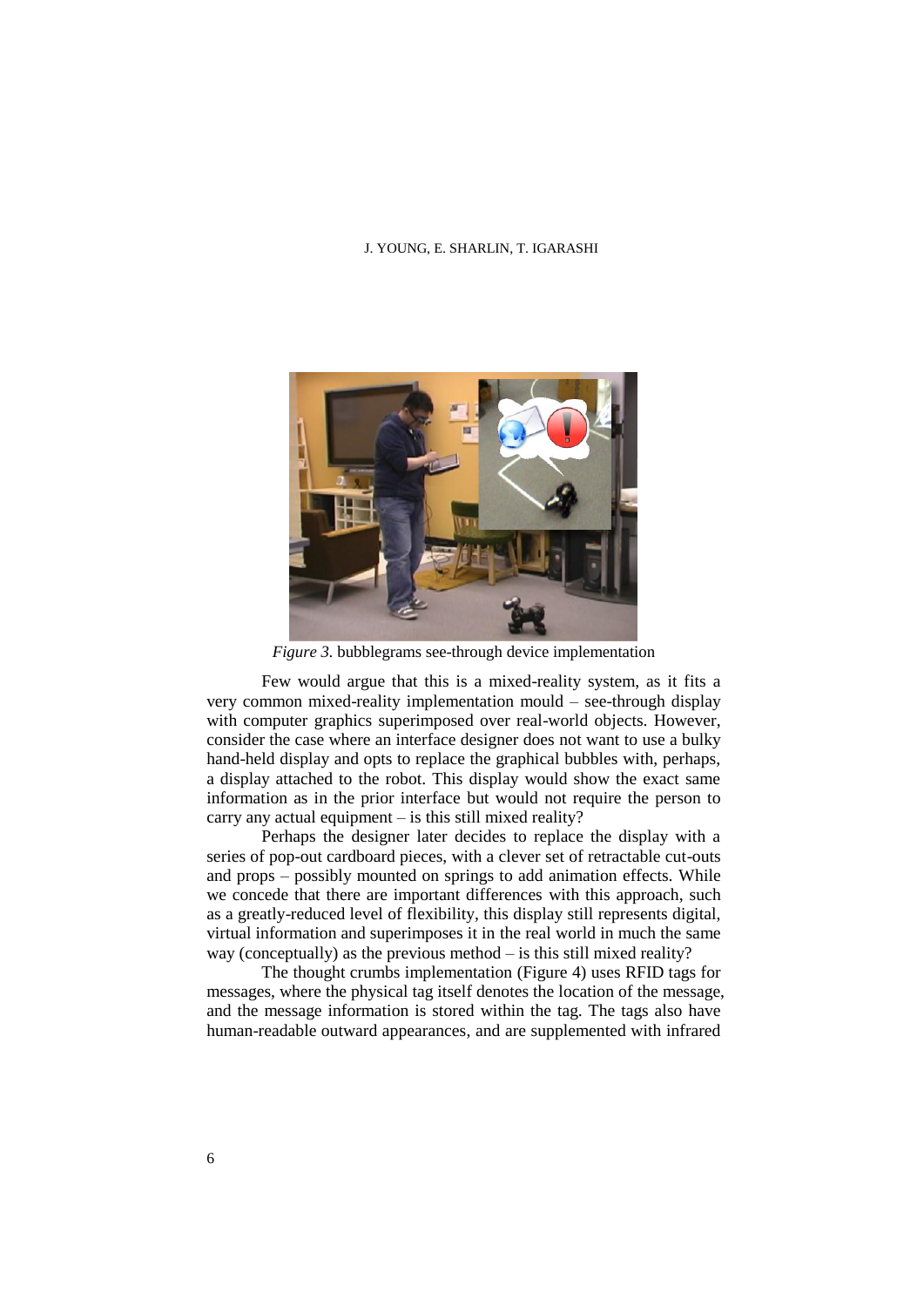

*Figure 4.* RFID Thought Crumbs implementation

<span id="page-6-0"></span>lights so the robot can locate the tags from a distance [\(Marquardt et](#page-14-0) al., [2009\)](#page-14-0). In a similar effort, *Magic Cards* (Zhao et [al., 2009\)](#page-15-0), paper tags are used by both the person and the robot. A robot can leave representations of digital states or information at meaningful real-world locations as paper printouts, and can read cards left by people, enabling a person to interact with the robot's virtual state through working with physical cards.

Our original thought crumbs discussion (Section [2.1\)](#page-2-0) introduced it as a mixed-reality interaction technique, and in both the implementations shown here virtual information (pending robot commands, system state, robot feedback, etc) is integrated into the physical world through their manifestations. Overall the core concept of the interaction is the same as the original idea, but are these implementations, without any superimposed visual graphics, mixed reality?

The above discussion highlights how easy it is to draw lines on what kinds of interaction or interfaces count as mixed reality, based solely on the implementation technology. We fear that this can serve as a limiting factor when exploring mixed-reality techniques for interaction with robots, and argue that mixed reality should not be limited to or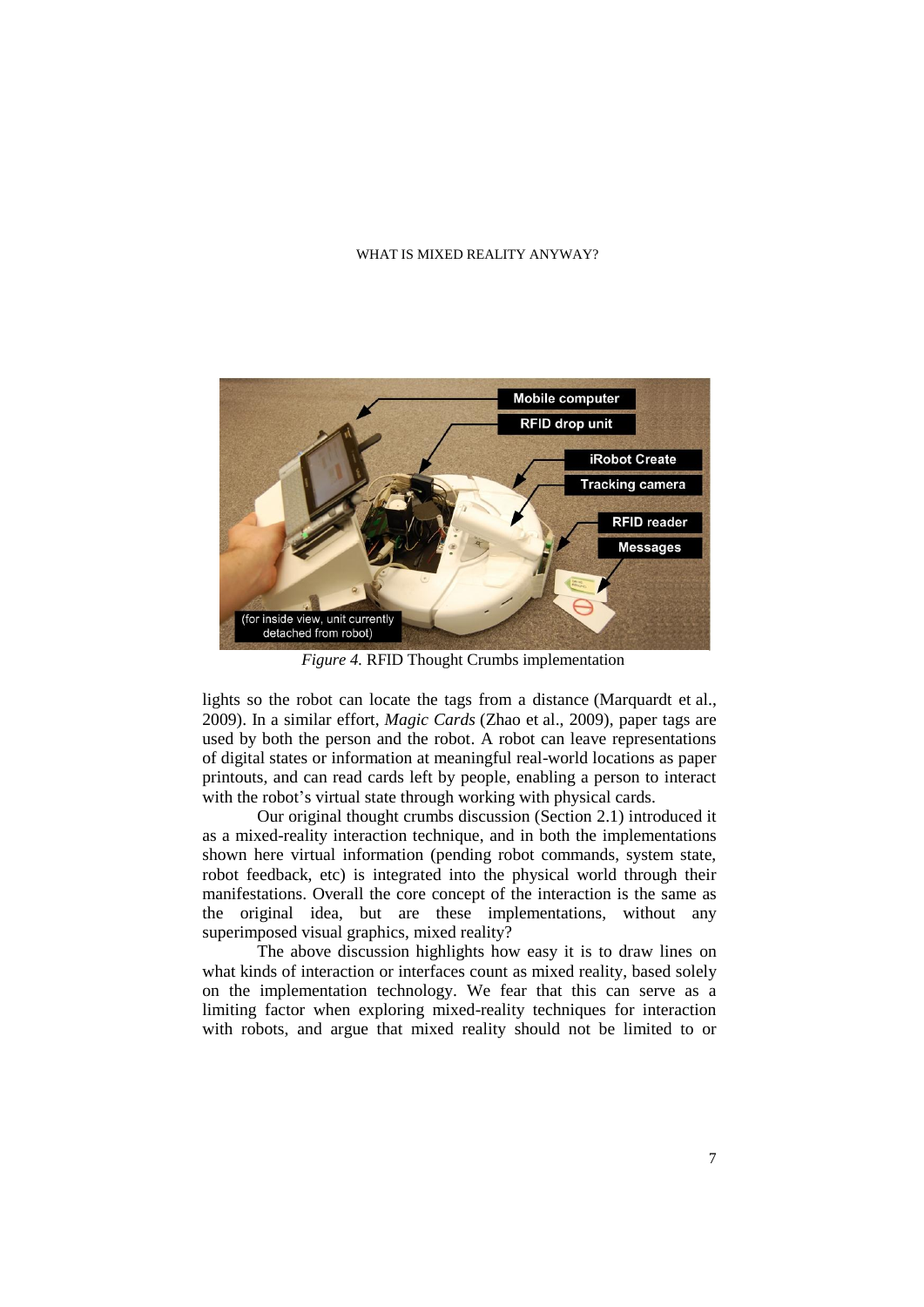limited by any particular technology, implementation technique, or even modality (graphics, audio, etc). We see the concept of mixed reality itself as a very powerful approach to interaction, one that can serve as motivation for a plethora of interaction techniques and possibilities far beyond what is possible by the current technical state-of-the-art.

# **3 Defining Mixed Reality**

Should mixed reality be viewed as an interaction device or mechanism, similar to a WiiMote or a tabletop? Or as an implementation tool such as  $C#$  or ARToolkit<sup>4</sup> that enables the superimposing of computer graphics via a display device onto the real world? Is mixed reality limited to particular modalities, such as graphics, or, can it include other modalities such as sound or haptic interaction? Or, is mixed reality a more-general approach, such as ubiquitous computing, that spans particular implementations, tools, or modalities?

The common-use definition of mixed reality is difficult to pinpoint, but we believe that it is summed up by our earlier quote (Section [2\)](#page-1-0). Note that this definition itself reveals a muddled stance. On the one hand it clearly describes the general idea of merging of real and virtual worlds. On the other hand, it explicitly focuses the definition toward the modality, "visualizations". This limits and shapes the perspective offered by the definition, where we argue that mixed reality transcends the modalities.

# 3.1 MILGRAM AND KISHINO

In 1994 Milgram and Kishino presented what is considered to be a seminal discussion of mixed reality [\(Milgram and Kishino, 1994\)](#page-14-0). This paper's self-proclaimed primary contribution is a taxonomy of graphical,

<u>.</u>

<sup>4</sup> http://www.hitl.washington.edu/artoolkit/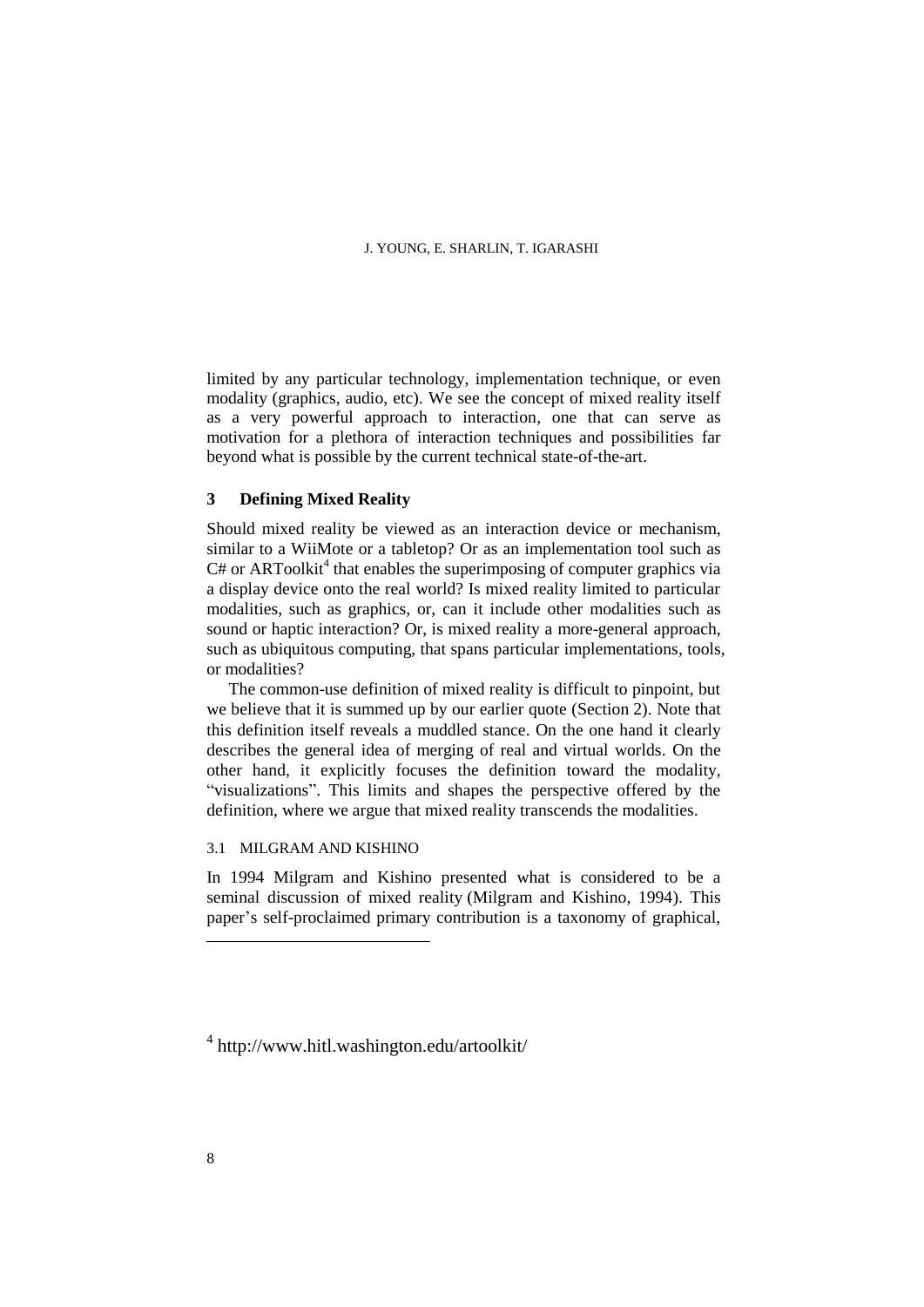visual displays, and as such the tone of the paper surrounds mixing graphical and real-world environments.

On closer inspection, however, the theoretical discussion of the paper, including the well-known "virtuality continuum", leaves the visual focus behind and is careful to abstract to the more general case. They say mixed reality is combining "real" objects, those that have an "actual objective existence", with "virtual" objects, those objects which exist "in effect, but not formally or actually." Further, the authors directly state that their focus on visual displays is largely related to the current state of technology, and outline that, as technology allows, mixed reality will include, for example, "auditory displays" and "haptic displays" [\(Milgram and Kishino, 1994\)](#page-14-0). Below we attempt to relate this broader view of Milgram and Kishino's model to current state of the art in tangible, physical and robotic interaction.

# 3.2 MIXED REALITY AND TANGIBLE-USER INTERFACES

Much of the work in tangible computing revolves around the observation that we, as computer users, are simultaneously living in two realms: the physical one and the virtual one. Tangible user interfaces, then, are devices that are designed to "augment the real physical world by coupling this digital information to everyday physical objects and environments" [\(Ishii and Ullmer, 1997\)](#page-14-0).

A modality-independent, general definition of mixed reality can be applied to a number of interaction approaches, with physical/tangible interaction being a straightforward extension. Strong parallels can be found between the motivation and meaning behind tangible-user interfaces and the general mixed reality approach of combining the virtual and the physical. Particularly if we discard the technology used or the communication modality (graphics, haptics, aural, etc) it becomes clear that both approaches are similarly attempting to find ways to combine the virtual and the real.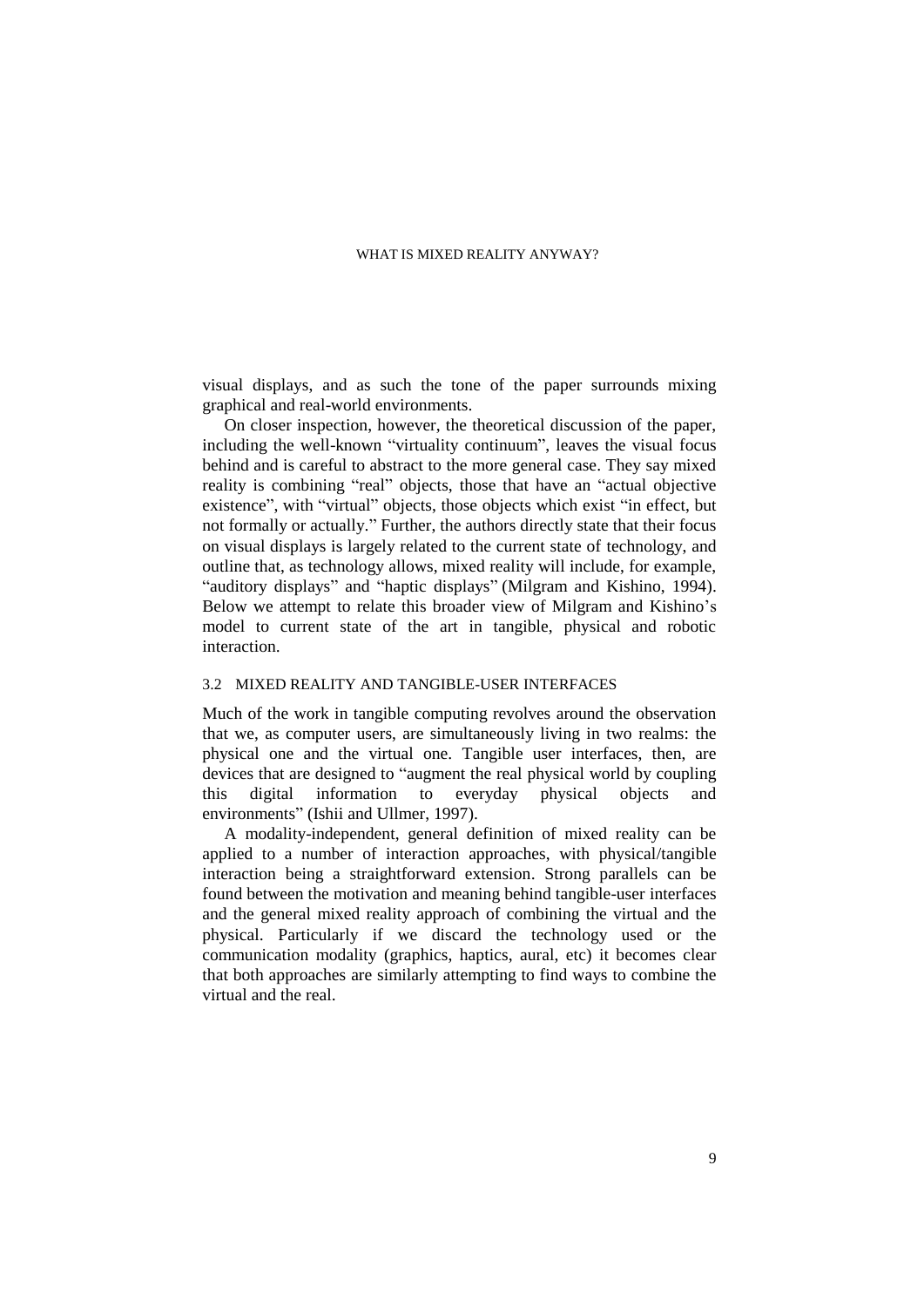With this we do not mean to lessen tangibles or to imply any debasement as a research area, but to rather bring tangibles, and common understanding of mixed reality, under the same general theoretical foundation. We hope that this unification can help provide focus to the real challenges (and real contributions) that are being faced by these fields. Particularly, we are interested on focusing on interaction, more specifically human-robot interaction, and not any particular implementation tools or technologies.

#### 3.3 REVISITING THE MEANING OF MIXED REALITY INTERACTION

We see mixed reality as the concept of meshing the virtual and physical worlds into one interaction space. If we accept this definition, then there is an immediate problem of scope. For example, would not a mouse, as it couples physical input to virtual cursor state, or even a monitor, which gives a real view (via the photons it emits) of a virtual space, be a mixed reality device? This wide scope raises the question of how this broad definition can be useful or even desirable.

Mixed reality, as a concept, helps to push thinking toward the combination between the virtual and the real. It is useful as a sensitizing concept, or as tool to explicitly focus on the point of meshing. While the mouse is an amazingly successful interface in general, mixed reality highlights the mouse's limitations to mesh the virtual and the real – the link is unidirectional (no inherent physical feedback from the virtual world) and limited to the mouse's two-dimensional relative movements.

As another example, the *Magic Cards* interface described above [\(Zhao](#page-15-0)  et [al., 2009\)](#page-15-0) uses physical print-out cards as a representation of a robot command or feedback message. Mixed reality points out that the paper (and printer) is the medium and sole contact point for bridging the virtual and the physical, and pushes us to consider how real information (e.g., location, real-world tasks) and virtual information (e.g., robot commands, robot feedback) can be linked through this interface. The same analysis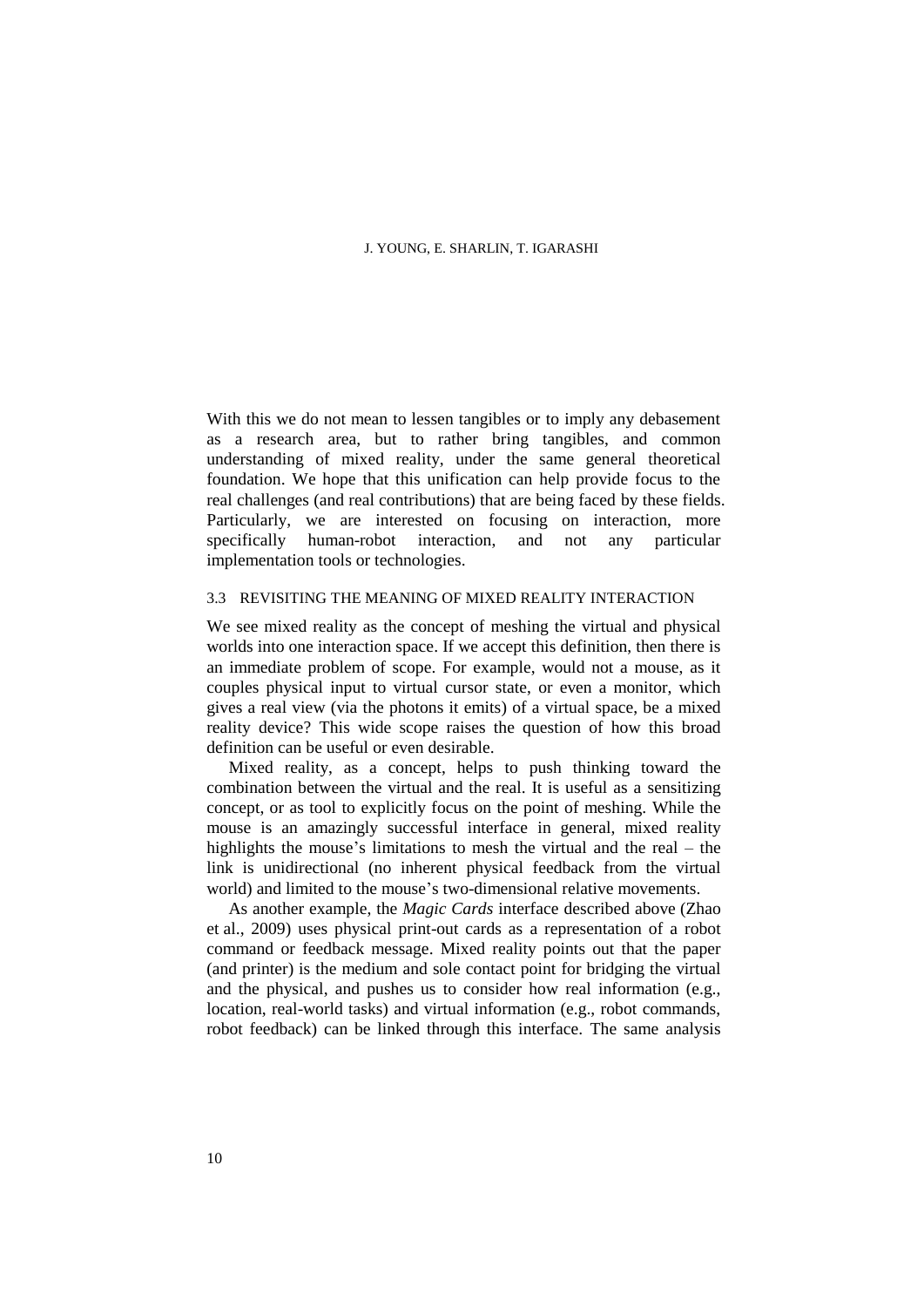applies for the thought crumb implementation presented earlier, [\(Marquardt et](#page-14-0) al., 2009), where RFID tags couple digital information with a particular real-world location (denoted by the location of the tag itself).

While this wide scope may sometimes make it difficult to draw lines on what mixed reality constitutes, thinking of interaction as mixed reality is useful as a tool that explicitly pushes us to consider the mapping between virtual objects, views, or states and the real-world and physical manifestations.

#### 3.4 WHAT MIXED REALITY PROVIDES

The idea of mixed reality as we present it provides only a simple, overarching perspective on interaction and is itself a very limited tool for examining, describing, and exploring interaction. That is, our approach does not supplant existing frameworks, categorizations, or interface design practices. Rather, mixed reality is a point of view from which existing tools can be applied.

For example, we do not consider how to approach interaction or interface design or evaluation, in either the real or virtual worlds. Existing design philosophies, heuristics, and so forth, still apply; mixed reality points toward the meshing point between the virtual and the real.

Further, we do not discuss how such a meshing point could be considered, targeted, mapped, and so forth, as this is already an active area of work in HCI. For example, mixed-reality work like Milgram and Kishino's virtuality continuum [\(Milgram and Kishino, 1994\)](#page-14-0), tangible computing work such as Sharlin et al.'s consideration of input-/outputspace coupling [\(Sharlin et](#page-15-0) al., 2004), or even by concepts such as Dourish's "embodied interaction," where the meaning of interaction (and how interaction itself develops meaning) is considered within the tangible and social real-world context [\(Dourish, 2001\)](#page-14-1). Our approach on mixed reality shows how work such as this can be brought together under a common conceptual foundation.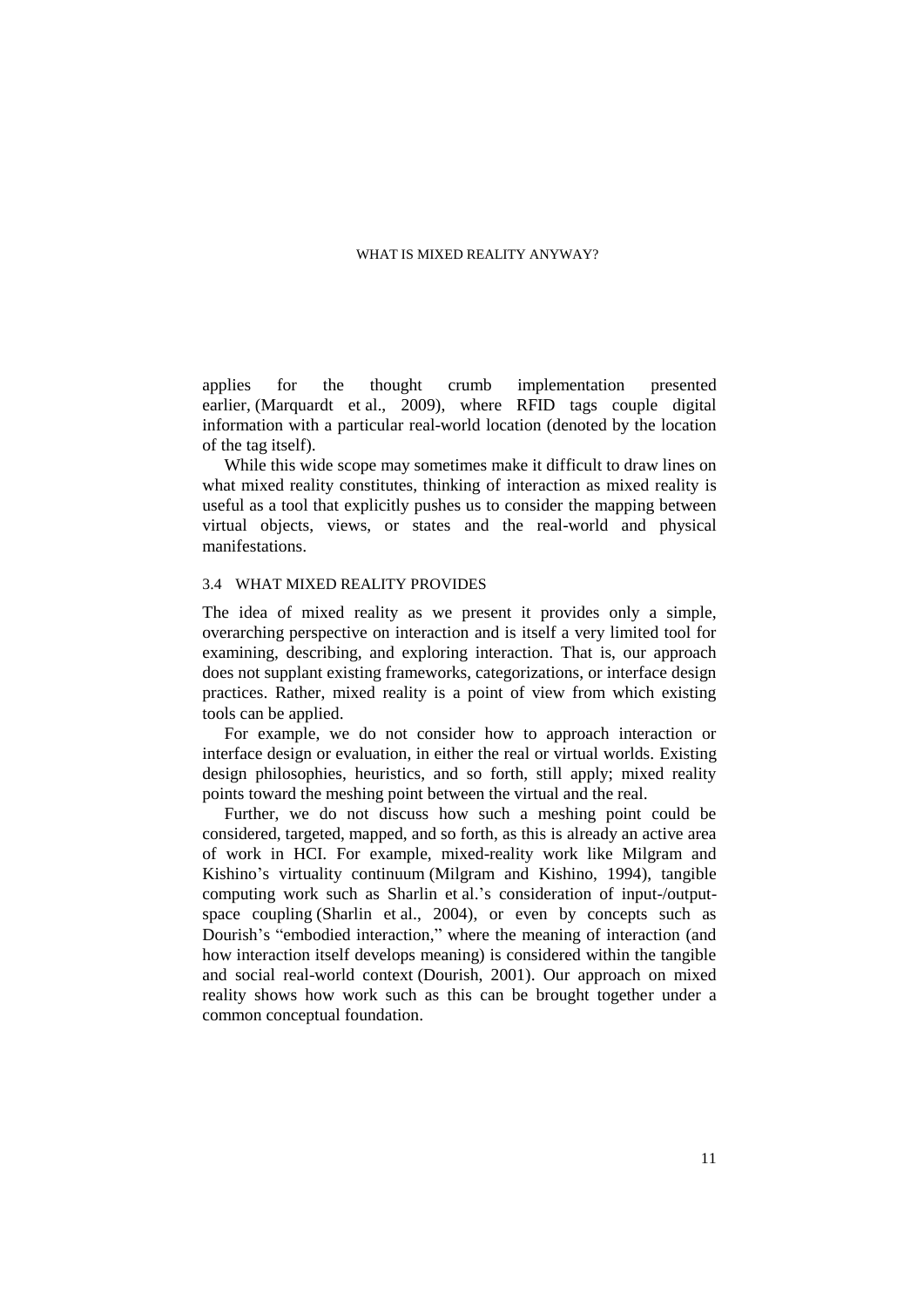To summarize, we view mixed reality not as a given technology or technique but as an interaction concept that considers how the virtual and real worlds can be combined into a unified interaction space. Therefore, rather than trying to decide if an interface incorporates mixed reality or not, we recommend that mixed reality itself be used as a tool to help directly consider the convergence points where the virtual and real meet.

# **4 Robots and Mixed Reality**

So far, most of the mixed-reality discussion in this paper could be applied without any particular concern for robots. In this section, we outline how robots bring unique considerations to the table for mixed reality.

#### 4.1 AGENCY

Robots are unique entities in that they have clearly-defined physical, realworld manifestations, can perform physical actions, and can act with some level of autonomy – this sets them apart from other technologies such as the PC [\(Norman, 2004\)](#page-14-0). These real-world actions can easily be construed as life-like, and people have a tendency to treat robots similar to living entities, for example by anthropomorphizing, and give robots names, genders, and ascribe personalities [\(Forlizzi and DiSalvo, 2006,](#page-14-0) [Sung et](#page-15-0) al., [2007\)](#page-15-0). As part of this, people have been found to readily attribute intentionality and agency to robots and their actions. While people attribute agency to, e.g., video game characters and movies [\(Reeves and](#page-14-0)  [Nass, 1996\)](#page-14-0), robots' real-world abilities and presence give them a very distinct, physically-embedded sense of agency that sets robots apart from other technologies.

In some ways, then, interacting with a robot has similarities with interacting with an animal or a person (Young et [al., 2008a\)](#page-15-0). The robot itself is seen as an independent, capable entity, and there is a sense of ownership and responsibility that ties the interactions with the robot, and the results of the interactions, back to the robot "entity" itself.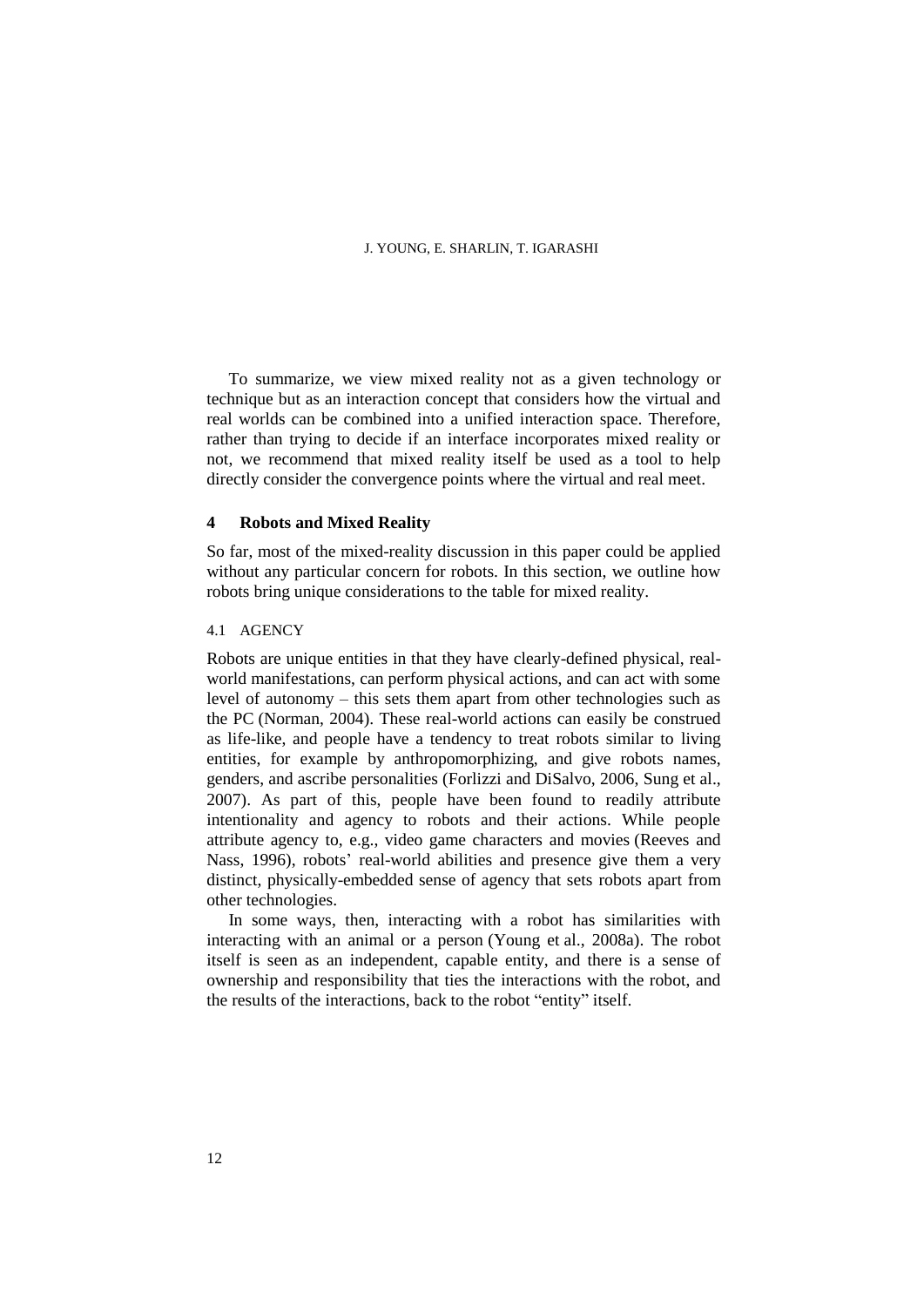#### 4.2 MIXED-REALITY ENTITIES

Robots are mixed reality entities, simultaneously virtual and real. They are virtual in that they are, essentially, a computer with virtual states, abilities, calculations, and a wide range of data in any number of formats. They are real entities in their physical manifestation, where they can interact with the world through this manifestation, both manipulating the world (output) and sensing it (input). As such, we argue that robots are, by their very nature, mixed-reality entities, as a large part of what makes them a robot is how they span the virtual and real worlds – the robot *itself* is a direct coupling of the virtual and the real.

Robots, as mixed reality interfaces, have a very explicit coupling between their virtual and real components. Due to agency, the various (virtual and real) components of the robot are directly attributed to (perhaps owned by) the individual, underlying conceptual agent (robot). The agent itself is directly tied to both the physical and virtual manifestations. This series of connections, supported by agency, means that interacting with robots is fundamentally different from interacting with interfaces that do not have agency; we attribute our interactions with the virtual and physical components directly to the underlying agent.

#### **5 Discussion**

We have argued for a wide view on mixed reality, and that robots themselves are inherently mixed-reality devices. What exactly this implies for human-robot interaction with mixed reality is not yet clear, and this is an important area for future consideration. In this section, we outline a few particular questions and challenges raised by this framing that we feel are important to consider.

*Ownership and Boundaries –* the consideration that robots have a strong sense of agency, coupled with their explicit, physical manifestation, raises questions of ownership and boundaries. For one, robots can (through technical means) claim ownership and enforce interaction constraints on mixed reality elements (*[Young and Sharlin, 2006](#page-15-0)*). However, does this idea of robot / non-robot / human ownership of mixed-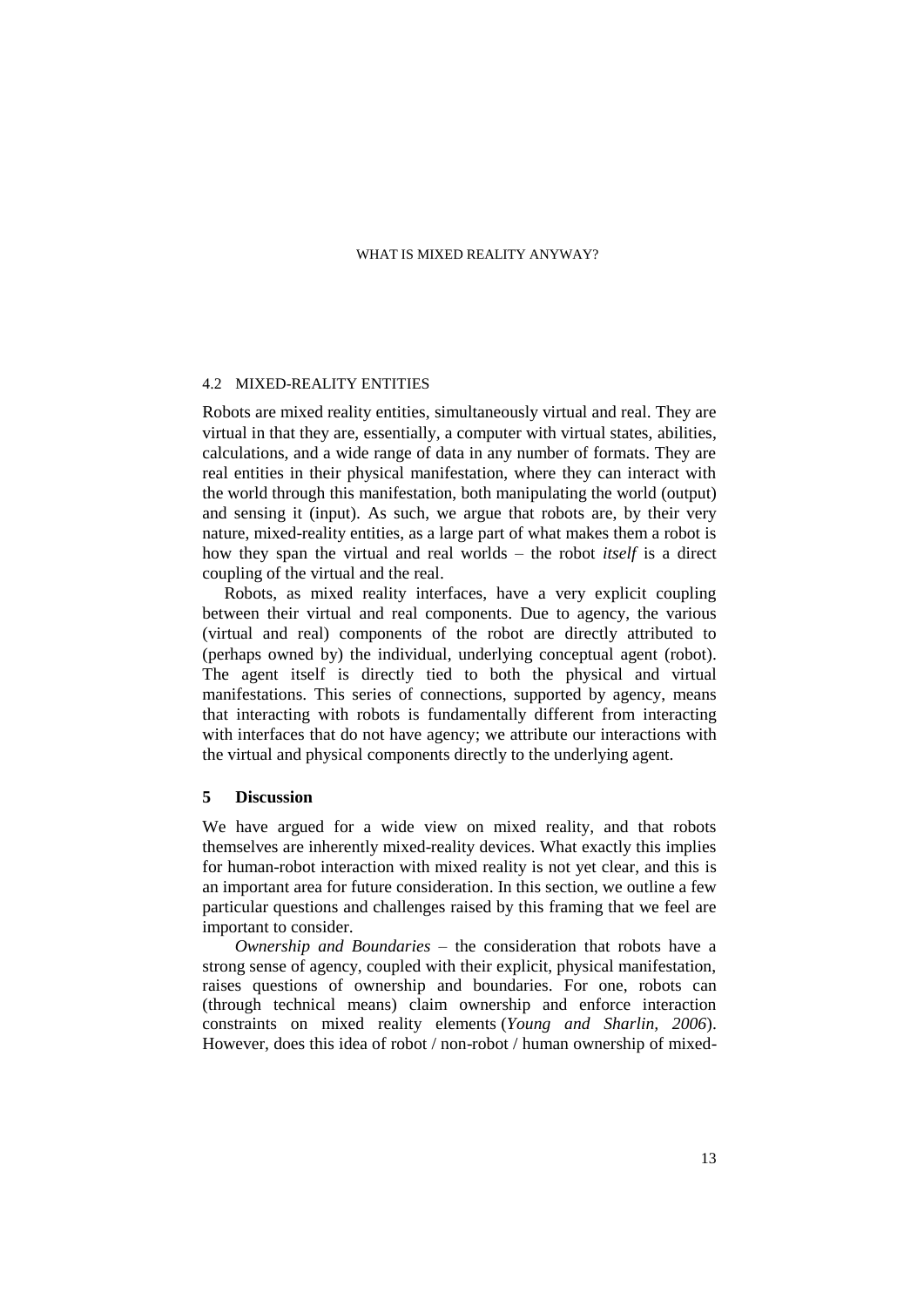reality entities and items make sense to people in practice? If so, how can such ownership be mitigated and organized? Does this relate to concepts of virtual ownership we are familiar with, such as file permissions, private blogs, or even online finances? Similarly, are their implied boundaries in both the physical world and virtual worlds surrounding the robot as they may surround a living entity, such that, even without explicit ownership, people are careful about interacting in the robots *personal* space? Finally, is there a conceptual difference between the robot's mixed-reality *thoughts* (observations, etc), and ones drawn from the larger virtual world, such as the internet?

*Agency –* robots are not the only mixed-reality entities to have agency, with a simple example being animated, graphical mixed-reality characters. In this paper we argue that robotic agency is unique for various reasons, but this stance needs to be investigated further: is robot agency different enough from animated mixed-reality characters to merit special consideration? We are currently exploring this through comparing an animated system (*Young et [al., 2008b](#page-15-0)*) to a very similar robotic system (*[Young et](#page-15-0) al., 2009*). Further, if this is the case, what does this difference mean for the design of and interaction with mixed-reality interfaces? Following, the above personal-space concerns explicitly apply to the physical body (and perhaps any virtual manifestation) of the robot – do people have reservations about meddling with the robot itself as they may have for animals or people?

*Interaction* – if robots are simultaneously virtual and real entities, then what does this mean for mapping interaction with the robot? For example, is there a difference between on-robot-body techniques, such as embedded displays, direct haptic interaction (e.g., handshake), or robot sounds, and off-body techniques, such as projected displays, or thought crumbs left behind? How can people interact with these different types of interfaces?

#### **6 Conclusion**

In this chapter, we made the argument for moving the ideas of mixed reality away from the constraints of any particular implementation method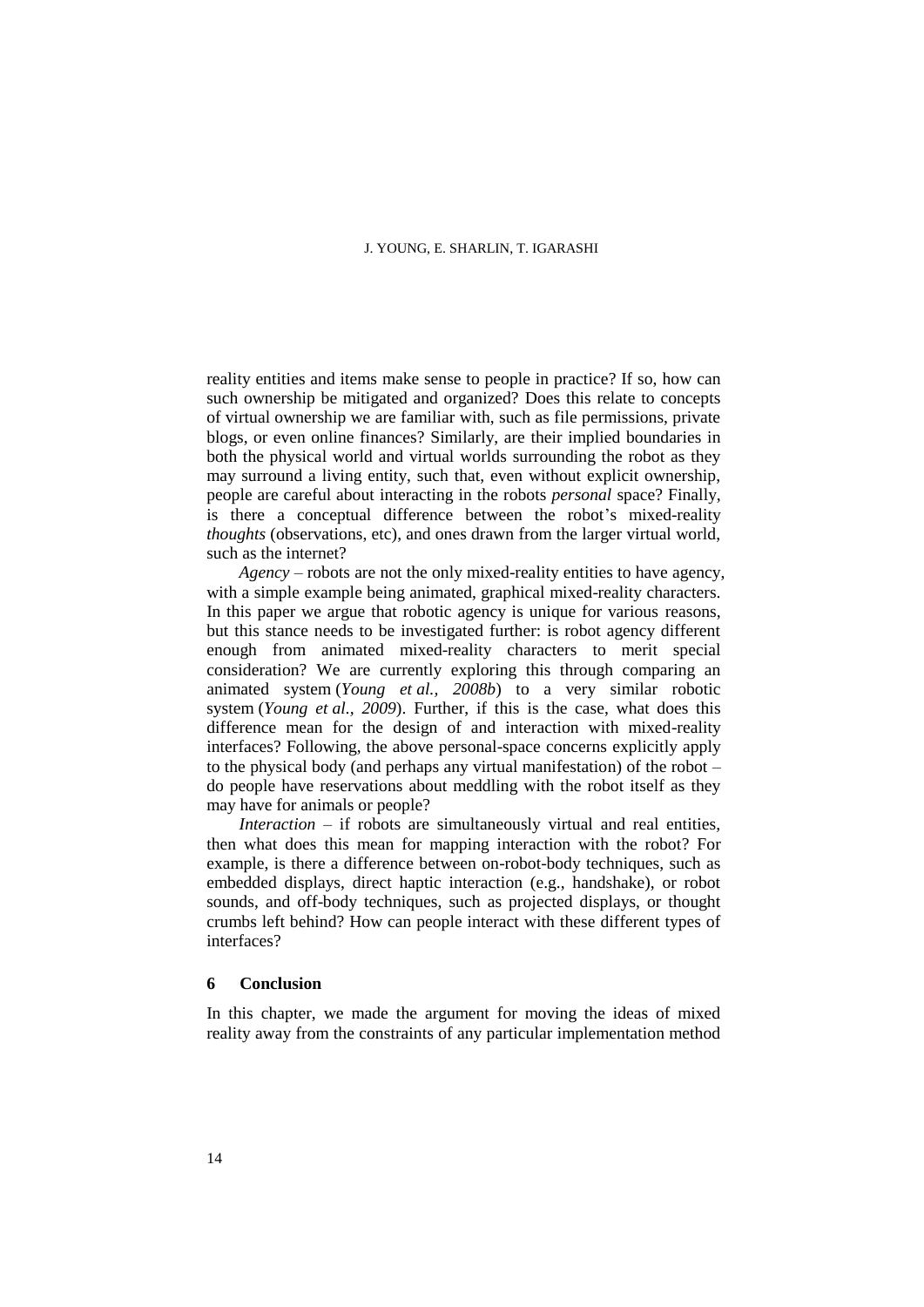<span id="page-14-0"></span>or technique, or interaction modality – mixed reality is simply the mixing of the virtual and the real. Robots, then, fall under this wide perspective as inherently mixed reality devices that simultaneously exist in both realms. This perspective enables us to focus directly on the points of meshing between the virtual and the real, and the interface challenges and decisions related to making this meshing happen the way we want it to.

There are still many questions and challenges to be answered surrounding this outlook. Viewing robots as mixed reality devices does not change what we can do with robots, but it does provide us with a perspective that highlights how a robot exists both in the virtual and real realms, and, we hope, encourages us to consider what this means for interaction.

#### **References**

- <span id="page-14-1"></span>Dourish, P. (2001). *Where the Action Is: The Foundation of Embodied Interaction*. The MIT Press, Cambridge, MA.
- Forlizzi, J. and DiSalvo, C. (2006). Service robots in the domestic environment: a study of the roomba vacuum in the home. In *Proceedings of the 1st ACM SIGCHI/SIGART Conference on Human-Robot Interaction, 2006. HRI '06, Salt Lake City, USA, March 2–4, 2006*, pages 258–256, New York, NY, USA. ACM, ACM Press.
- Ishii, H. and Ullmer, B. (1997). Tangible bits: Towards seamless interfaces between people, bits and atoms. In *ACM Conference on Human Factors in Computing Sysems, 2007. CHI '97, Atlanta, GA, March 22–27, 1997*, pages 234–241, New York, NY, USA. ACM, ACM Press.
- Marquardt, N., Young, J. E., Sharlin, E., and Greenberg, S. (2009). Situated messages for asynchronous human-robot interaction. In *adjunct proceedings of the ACM/IEEE International Conference on Human-Robot Interaction (Late-Breaking Abstracts), 2009. HRI '09, San Diego, US, March 11–13, 2009*, New York, NY, USA. ACM, ACM Press.
- Milgram, P. and Kishino, F. (1994). A Taxonomy of Mixed Reality Visual Displays. *IEICE Transactions on Information and Systems*, E77-D(12):1321–1329.
- Norman, D. (2004). *Emotional design: why we love (or hate) everyday things*. Basic Books, New York, USA.
- Reeves, B. and Nass, C. (1996). *The Media Equation: How people treat computers, television, and new media like real people and places*. CSLI Publications, Center for the Study of Language and Information Leland Standford Junior University, Cambridge, UK, first paperback edition.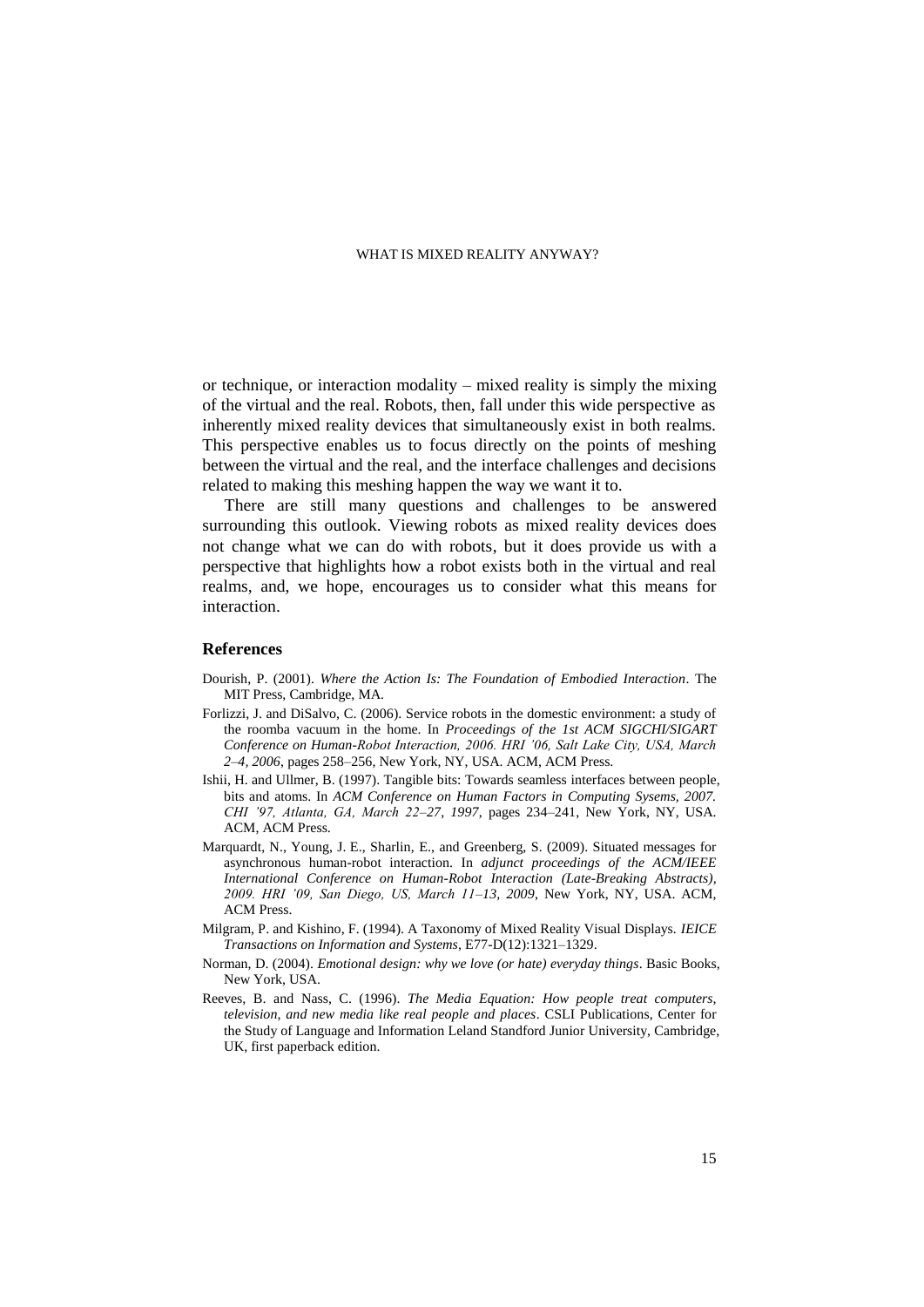- <span id="page-15-0"></span>Sharlin, E., Watson, B., Kitamura, Y., Kishino, F., and Itoh, Y. (2004). On tangible user interfaces, humans and spatiality. *Personal and Ubiquitous Computing*, 8(5):338–346.
- Sung, J.-Y., Guo, L., Grinter, R. E., and Christensen, H. I. (2007). "my roomba is rambo": Intimate home appliances. In *UbiComp 2007: Uniquitous Computing*, volume 4717/2007 of *Lecture Notes in Computer Science*, pages 145–162. Springer Berlin / Heidelberg, London.
- Young, J. E., Hawkins, R., Sharlin, E., and Igarashi, T. (2008a). Toward acceptable domestic robots: Lessons learned from social psychology. *Int. J. Social Robotics*, 1(1).
- Young, J. E., Igarashi, T., and Sharlin, E. (2008b). Puppet master: Designing reactive character behavior by demonstration. In *ACM SIGGRAPH / EG SCA '08.*, pages 183– 191, Germany. EG Press, EG Association.
- Young, J. E., Sakamoto, D., Igarashi, T., and Sharlin, E. (2009). Puppet master: A technique for defining the actions of interactive agents by demonstration. In *Proc. HAI Symposium 2009, Dec. 2009, Tokyo (in Japanese), Presentation*.
- Young, J. E. and Sharlin, E. (2006). Sharing Spaces with Robots: an Integrated Environment for Human-Robot Interaction. In *Proceedings of the 1st International Symposium on Intelligent Environments, 2006. ISIE '06, Cambridge, UK, April 5–7, 2006*, pages 103–110, Cambridge, UK. Microsoft Research Ltd., Microsoft Research Ltd. Press.
- Young, J. E., Sharlin, E., and Boyd, J. E. (2005). Implementing bubblegrams: The use of haar-like features for human-robot interaction. In *Proceedings of the second IEEE Conference on automation Science and Engineering, 2006. CASE '06, Shanghai, China, October 8–10, 2006*, pages 298–303, Los Alamitos, CA, USA. IEEE Computer Society, IEEE Computer Society Press.
- Zhao, S., Nakamura, K., Ishii, K., and Igarashi, T. (2009). Magic cards: A paper tag interface for implicit robot control. In *Proceedings of the ACM Conference on Human Factors in Computing Systems, 2009. CHI 2009, Boston, US, April 4–9, 2009*, New York, NY, USA. ACM, ACM Press.

#### **Index**

mixed reality, human-robot interaction, tangible user interfaces, virtuality continuum

# **Biography**

**James (Jim) E. Young** is currently a Ph.D. Candidate at the University of Calgary, under the supervision of Dr. Ehud Sharlin (University of Calgary) and Dr. Takeo Igarashi (Tokyo University). James is a researcher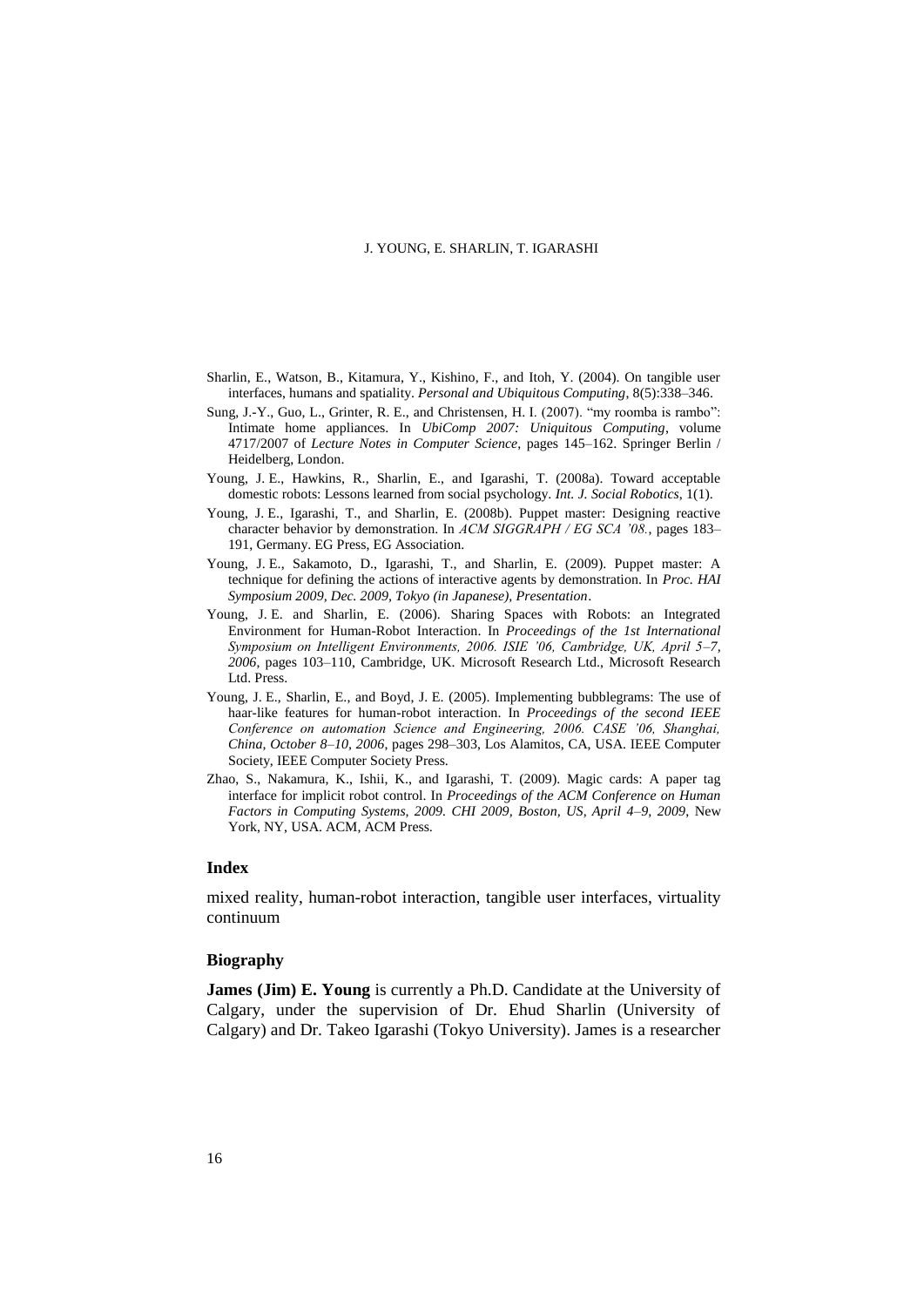with both the University of Calgary's uTouch research group (part of the Interactions Lab, Calgary, Canada) and JST Erato Laboratory (Tokyo, Japan).

His research focuses on human-robot interaction, tangible interfaces, human-computer interaction, and computer vision. James has led several unique research projects exploring the use of mixed-reality techniques in human-robots interaction, and designing robotic behaviors based on programming-by-demonstration.

James completed his B.Sc. at Vancouver Island University in 2005. His senior project, titled "Space-Model Machine" and directed by Dr. David Wessels, was on modeling logic problems in multi-agent systems. James is currently pursuing his Ph.D. in Computer Science at the University of Calgary and is expected to graduate in early 2010.

**Ehud Sharlin** has been faculty at the University of Calgary's Computer Science Department since October 2004, following his position as faculty with the Human Interface Engineering Laboratory at Osaka University between 2003 and 2004. He is currently running the uTouch research group, and is a member of the University of Calgary Interactions Lab. His research interests are directed at interaction with physical objects and entities: human-robot interaction, tangible user interfaces, mixed reality and computer game interfaces.

Ehud completed his Ph.D. in Computing Science in July 2003 at the University of Alberta in Edmonton, Canada, under the supervision of Dr. Ben Watson and Dr. Jonathan Schaeffer, his M.Sc. in in 1997 (Magna Cum Laude), and his B.Sc. in 1990, both in Electrical and Computer Engineering from Ben-Gurion University, Israel, under the supervision of Dr. Jonathan Molcho..

Between 1991 and 1998 Ehud worked as a senior researcher and research director with several Israeli R&D labs, his main research themes during this period were image processing, computer vision and tracking algorithms, electro-optical design, numerical simulation, and user studies.